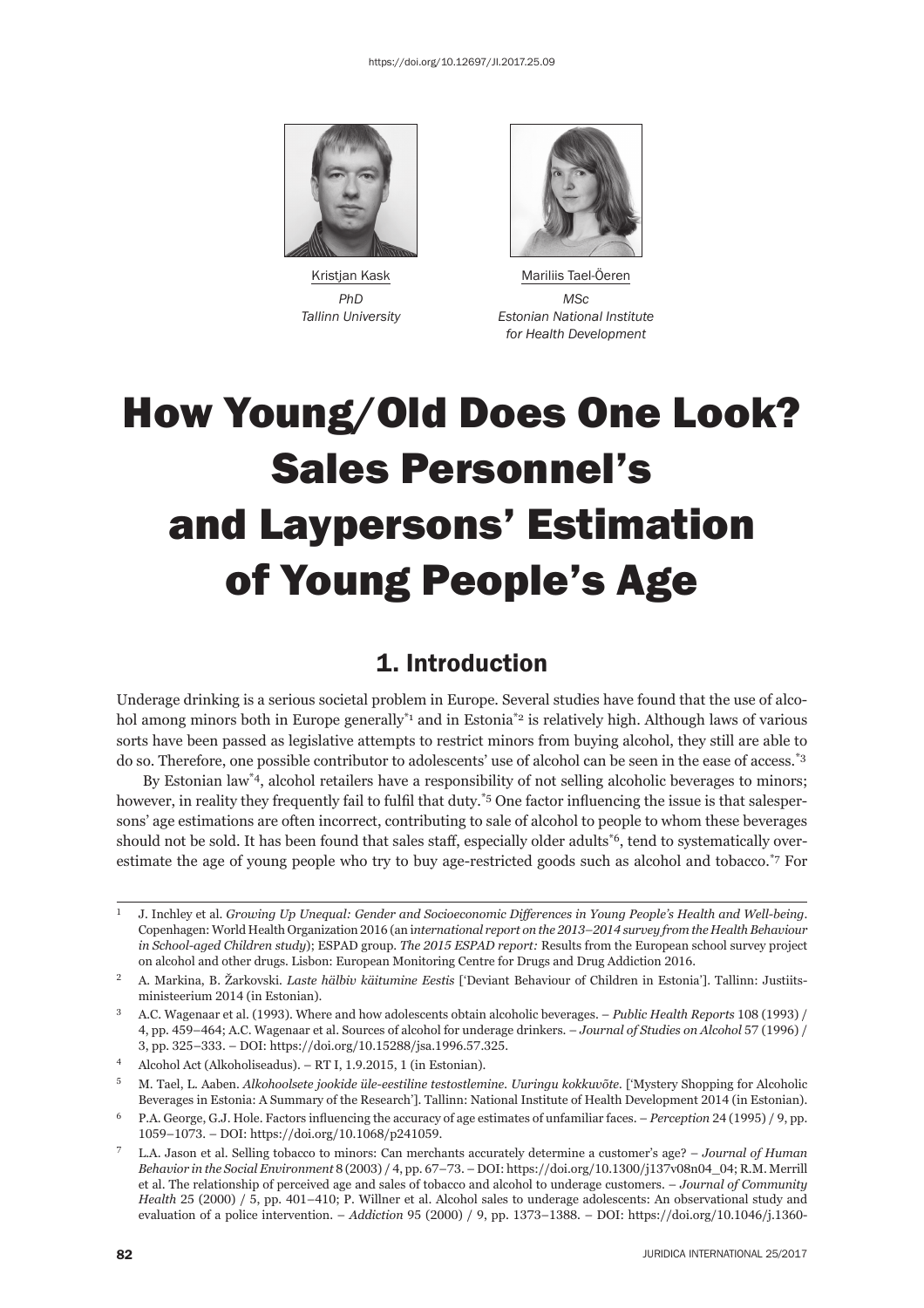example, in comparison of sales personnel and laypersons, the former overestimated the age of the target persons, though to a lesser extent than the control group (i.e., laypersons).\*8 Although it has been found that human perception of adults' age is relatively accurate\*9, the reason for the inaccuracy by overestimation may be caused by a tendency to 'assimilate' – biasing age estimates toward one's own age in what is known as the 'own-anchor effect'.<sup>\*10</sup> It has been found also that age estimation can show regression towards the mean – for example, in eyewitnesses' attribution of a particular age to an offender, being biased toward an 'average' offender.<sup>\*11</sup> As for gender effects, there is some evidence that women tend to be more accurate in their estimates of age on the basis of images of faces when compared to men.\*12

Salespersons are instructed to ask for an identity document (ID) from young persons who are attempting to buy alcoholic beverages.<sup>\*13</sup> By asking for a valid document, the sales staff can receive constant feedback on their estimations, and, therefore, they should learn to make more accurate decisions about a person's age. In other words, they are in constant training with feedback on their age-estimation decisions, a process that should make them experts in estimating people's age. The literature shows that it is indeed possible to train people in honing their skills in making perceptual judgements\*14. For example, Sörqvist and Eriksson<sup>\*15</sup> have demonstrated that short training sessions had encouraging effects on age estimations. Interestingly, they found that the effects of training were more prominent for estimates of older people's age, a finding not in line specifically with the motivation to train people to estimate the age of younger persons accurately. The authors emphasised that it is important to give feedback on age estimations, as training that included this element was more effective than training without feedback.

Some contextualisation may be useful. In Estonia, there is a time-based restriction on retail sales of alcohol; namely, alcohol may be sold only from 10am to 10pm daily\*<sup>16</sup>. Another feature of the landscape is that there is no state monopoly in place as in some of the Nordic countries (Finland, Sweden, Norway, and Iceland).\*17 The density of shops where alcohol can be bought is high in Estonia – the mean number of alcohol sales points per 1,000 inhabitants in 2015 was 5.6. With regard to the distance from one's place of residence to the nearest point at which alcohol is sold, for 85% of people in Estonia in 2015, it could be found either in the same building or in a neighbouring building within 10 minutes of reach, and 12% of people could reach it in 30 minutes at most.\*18

The age of young people in Estonia who have tried an alcoholic beverage at some point in life or within the last month has remained high in time The results from the latest European School Survey Project on Alcohol and Other Drugs (ESPAD) survey, carried out in 2015, show a lifetime figure of 86% and 'within the last month' prevalence of 38% among 15- and 16-year-olds.\*19 The ESPAD averages were 80% and 48%, respectively. According to the Health Behaviour in School-aged Children survey\*<sup>20</sup> in 2013–2014 in Estonia,

- <sup>14</sup> R.L. Goldstone. Perceptual learning. *Annual Review of Psychology* 49 (1998) / 1, pp. 585–612. DOI: https://doi. org/10.1146/annurev.psych.49.1.585.
- <sup>15</sup> P. Sörqvist, M. Eriksson. Effects of training on age estimation. *Applied Cognitive Psychology* 21 (2007) / 1, pp. 131–135. DOI: https://doi.org/10.1002/acp.1271.

ɱɵɵɴ.ɳɱɱɱ.ɺɶɺɲɴɸɴɹ.x; P. Willner, G. Rowe. Alcohol servers' estimates of young people's ages. – *Drugs: Education, Prevention and Policy* 8 (2001) / 4, pp. 375–383. – DOI: https://doi.org/10.1080/09687630010019299.

J. Vestlund et al. Experts on age estimation. – *Scandinavian Journal of Psychology* 50 (2009) / 4, pp. 301–307. – DOI: https://doi.org/10.1111/j.1467-9450.2009.00726.x.

R. Henss. Perceiving age and attractiveness in facial photographs. *– Journal of Applied Social Psychology* 21 (1991) / 11, pp. 933-946. – DOI: https://doi.org/10.1111/j.1559-1816.1991.tb00451.x.

 $10$  J. Vestlund et al. (see Note 8).

I.A. Fahsing et al. The man behind the mask: Accuracy and predictors of eyewitness offender descriptions. - *Journal of Applied Psychology* 89 (2004) / 4, pp. 722-729. - DOI: https://doi.org/10.1037/0021-9010.89.4.722; R.H. Flin, J.W. Shepherd. Tall stories: Eyewitnesses' ability to estimate height and weight characteristics. – *Human Learning: Journal of Practical Research and Applications* 5 (1986) / 1, pp. 29-38.

<sup>&</sup>lt;sup>12</sup> A. Nkengne et al. Influence of facial skin attributes on the perceived age of Caucasian women. – *Journal of the European Academy of Dermatology and Venereology* 22 (2008) / 8, pp. 982–991. – DOI: https://doi.org/10.1111/j.1468-3083.2008.02698.x.

<sup>&</sup>lt;sup>13</sup> Estonian Alcohol Act (see Note 4).

<sup>&</sup>lt;sup>16</sup> Alcohol Act (see Note 4).

<sup>&</sup>lt;sup>17</sup> E. Orro et al. *Alkoholi turg, tarbimine ja kahjud Eestis: Aastaraamat 2016* ['The Alcohol Market, Consumption, and Harms in Estonia: 2016 Yearbook']. Tallinn: Estonian Institute of Economic Research 2016 (in Estonian).

ɲɹ *Ibid*.

<sup>&</sup>lt;sup>19</sup> ESPAD group (see Note 1).

 $20$  J. Inchley et al. (see Note 1).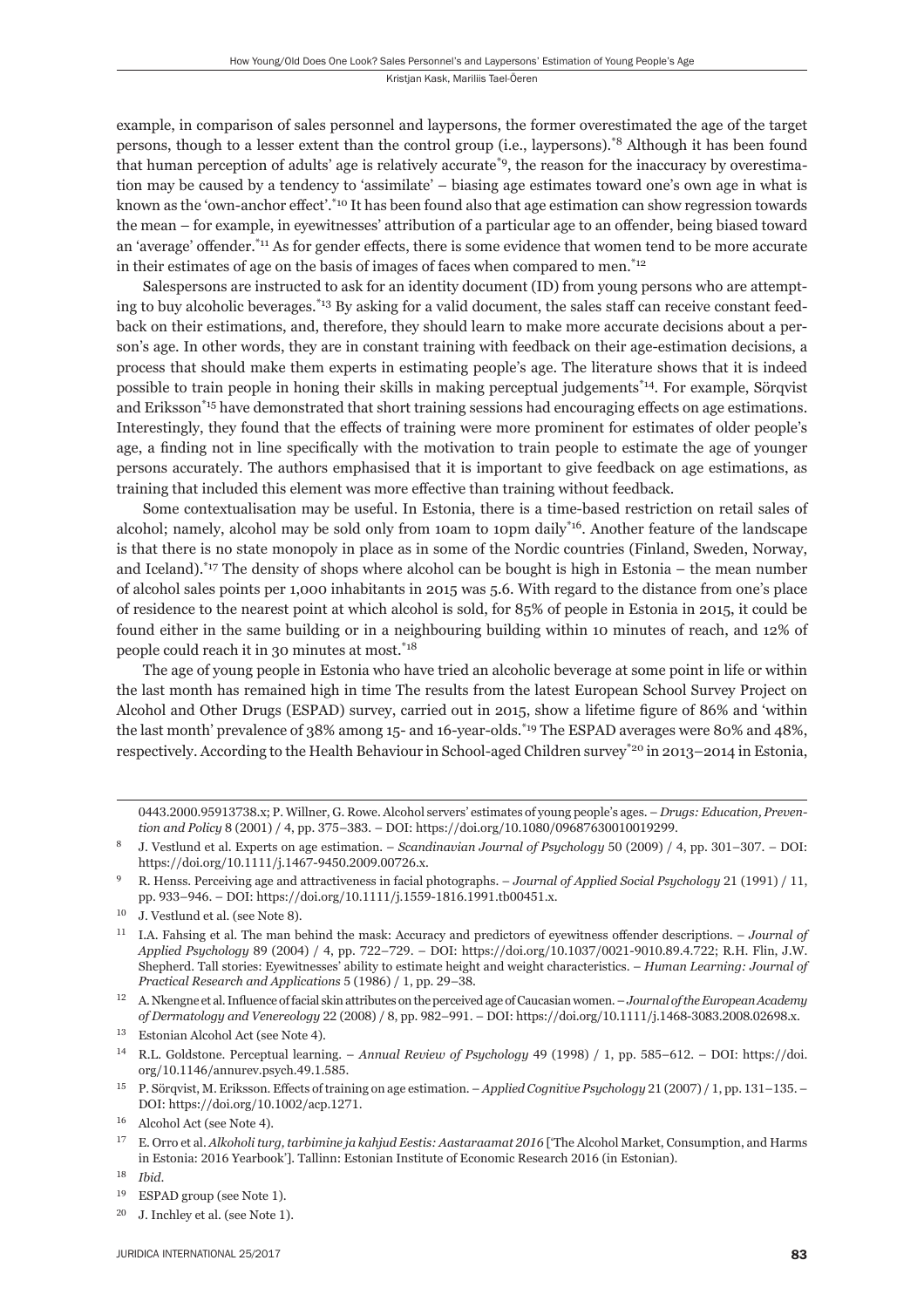3% of 11-year-old boys and 1% of girls of the same age reported drinking alcohol at least once a week, and these percentages rise to 12% and 7%, respectively, for 15-year-olds. The results of a third international survey with wide reach, the International Self-Report Study of Delinquency (ISRD), demonstrated a similar pattern.\*21 In the ESPAD survey, children were asked about their perception of alcohol's availability, with 73% of 15- and 16-year-old reporting in 2015 that it is 'fairly easy' or 'very easy' to obtain alcoholic beverages.\*22 The ESPAD average was 78%, with a range of 52% in Moldova to 96% in Denmark.

One method of examining how freely adolescents are able to purchase alcohol is by using 'mystery shopping', which has been employed in several countries<sup>\*23</sup>. The highest compliance rates in off-premises sales have been reported in Sweden, by the state monopoly Systembolaget (20–24-year-old mystery shoppers): 94% in 2011, 95% in 2012, and 96% in 2013.\*24 High rates have been reported also by Norwegian temperance association Juvente (12–17-year-old mystery shoppers; 76% in 2013, 70% in 2014, 77% in 2015 and 73%<sup>\*25</sup> in 2016) and by research organisation FERARIHS in Switzerland (14–17-year-old mystery shoppers; 70% in 2011, 71% in 2012, and 74% in 2013).<sup>\*26</sup> Compliance rates in off-premises sales in the Netherlands (14–15--year-old mystery shoppers) showed an increase, from  $37\%$  in 2011 to  $57\%$  in 2013.<sup>\*27</sup> At the far extreme of non-compliance is Romania (17-year-old mystery shoppers), where the compliance rate was 0% both in 2008 and in 2010.\*28

In 1998, Willner et al. conducted a comprehensive study in the United Kingdom to investigate the availability of alcohol to minors\*29. They found that 88% of 16-year-old girls were successful when trying to purchase alcohol, as compared to 77% of 16-year-old boys attempting the same task.\*30 For prospective buyers of age 13, the corresponding numbers were 42% for girls and 4% for boys. In that study, alcohol-sellers were also asked to make judgements of the person's age on the basis of photographs, and indeed the participating sales staff tended to overestimate ages by more for girls (2.5 years) than for boys (6 months).<sup>\*31</sup>

The National Institute for Health Development in Estonia piloted mystery-shopping method in 2011 and since then has conducted three nation-wide surveys, in 2012, 2014, and 2016. The results of mystery shopping in Estonia have shown that the overall rate of compliance with the law has been rather low, at 30% in 2011\*32, 24% in 2012\*33, and 26% in 2014\*34, though results from 2016 indicate that compliance has increased somewhat, to 45%<sup>\*35</sup> Latest results from 2016 show that the compliance rate was highest in supermarkets (65%) and lowest in small shops and gas stations, respectively 41% and 46%. In addition,

ɳɲ See M. Steketee et al. *Alcohol Use among Adolescents in Europe: Environmental Research and Preventive Actions*. Utrecht, Netherlands: Verwey-Jonker Instituut 2013; A. Markina, B. Žarkovski (see Note 2).

 $^{22}$   $\,$  ESPAD group (see Note 1).

ɳɴ J. Mulder, J. de Greeff . *Eyes on Ages: A Research* [*sic*] *on Alcohol Age Limit Policies in European Member States – Legislation, Enforcement and Research*. Utrecht, Netherlands: Dutch Institute of Alcohol Policy 2013.

<sup>&</sup>lt;sup>24</sup> Systembolaget. 2013 Responsibility Report – Part 2: Financial Reports and In-depth Sustainability Report. Stockholm: Systembolaget 2013.

<sup>&</sup>lt;sup>25</sup> Skjenkekontrollen. *Kontrollrapport 2016* ['Control Report 2016']. Oslo: Juvente 2016 (in Norwegian).

ɳɷ Eidgenössische Alkoholverwaltung. *Alkohol in Zahlen ɳɱɲɵ* ['Alcohol in Numbers ɳɱɲɵ']. Bern, Switzerland: FERARIHS 2014 (in German).

<sup>&</sup>lt;sup>27</sup> J.J. Van Hoof et al. Alcohol sales to underage buyers in the Netherlands in 2011 and 2013. – *Journal of Adolescent Health* 56 (2015) / 4, pp. 468-470. – DOI: https://doi.org/10.1016/j.jadohealth.2014.11.025.

ɳɹ J.J. Van Hoof et al. *Selling alcohol to underage adolescents in Romania: Compliance with age restrictions in Pitesti.* – *Revista de Cercetare si Interventie Sociala* 27 (2009), pp. 82-91.

<sup>&</sup>lt;sup>29</sup> P. Willner. Alcohol sales to underage adolescents. Available at http://alcoholresearchuk.org/downloads/finalReports/ AERC\_FinalReport\_0001.pdf (most recently accessed on 29.9.2016).

<sup>&</sup>lt;sup>30</sup> P. Willner et al. (see Note 7).

ɴɲ *Ibid*.

<sup>&</sup>lt;sup>32</sup> M. Tael. *Alkohoolsete jookide testostlemise pilootuuring* ['A Pilot Study of Mystery Shopping for Alcoholic Beverages']. Tallinn: Tervise Arengu Instituut 2011 (in Estonian).

ɴɴ E. Kaal, M. Tael. *Alkoholiseadusega alaealisele ja joobes isiku alkoholitarbimise tõkestamiseks seatud piirangute järgimine ning seda takistavad tegurid. Alkoholi tele- ja internetireklaam ning noored* ['Following the Limitations According to the Alcohol Act for Preventing Minors and Already Intoxicated Persons from Further Using Alcohol and the Factors Hindering It: The Youth and Alcohol Advertisements on Television and on the Internet']. Tallinn: TNS Emor and Tervise Arengu Instituut 2012 (in Estonian).

<sup>&</sup>lt;sup>34</sup> M. Tael, L. Aaben (see Note 5).

Tervise Arengu Instituut. Alkoholi ostmisel on dokumenti küsimise tase paranenud ['The level of asking for ID when someone is buying alcohol is getting better'] (in Estonian). Available at http://www.tai.ee/et/instituut/pressile/uudised/3964-alkoholiostmisel-on-dokumendi-kusimise-tase-paranenud (most recently accessed on 29.9.2016).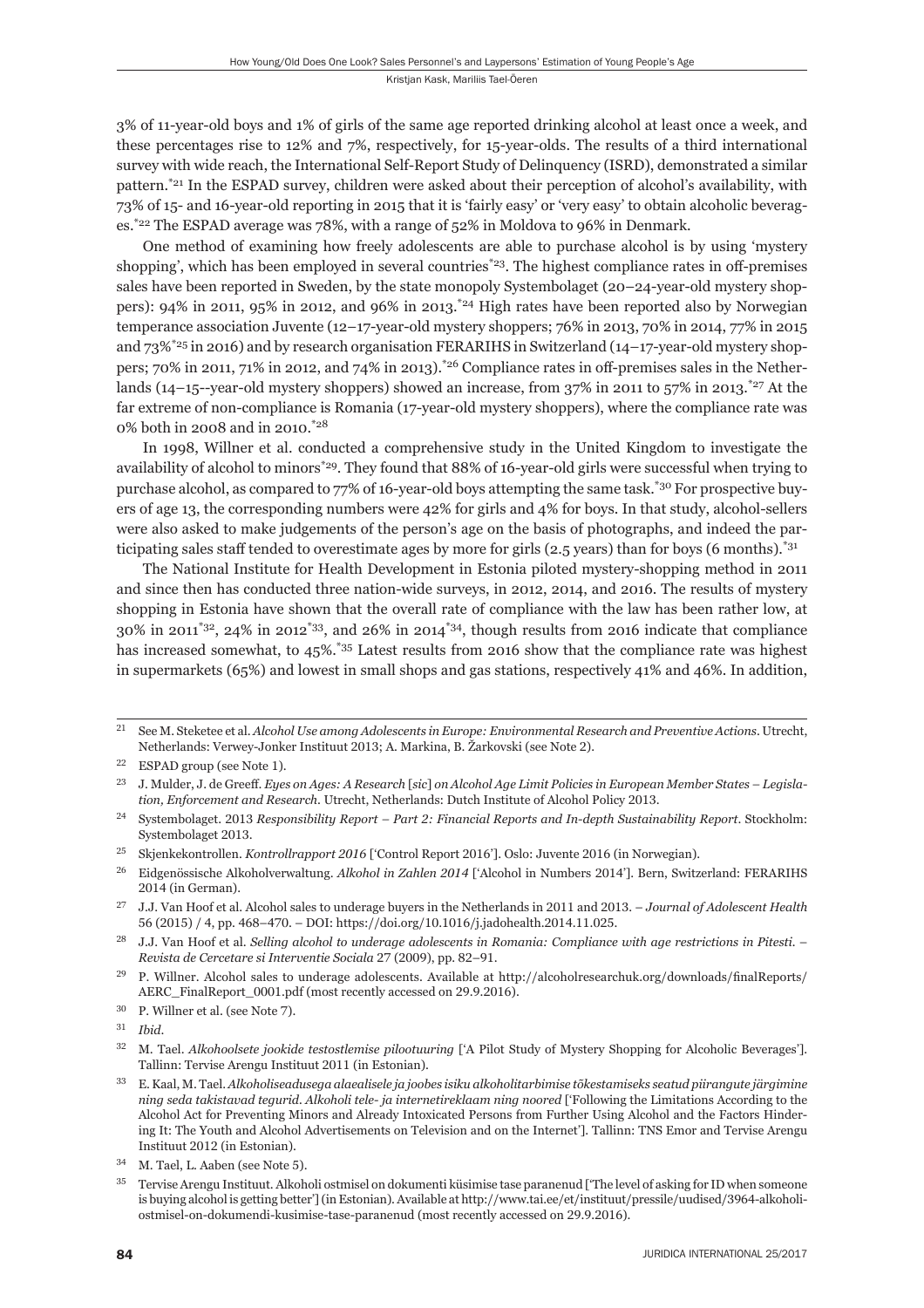while mystery shoppers had to show the ID in 44% of light alcoholic beverage purchases, the rate was sig-

nificantly higher for strong alcoholic beverages  $(64\%)$ .<sup>\*36</sup> It can be concluded that a substantial proportion of alcohol sales to minors may well be made in good faith, following misjudgement of the customer's age, and this error is more prevalent with older service personnel.\*37 It is understandable that those selling alcohol may be reluctant to challenge customers' age assertion, implicit or otherwise. This factor can be ameliorated somewhat by participation in training programmes instilling confidence to refuse sale or ask for an ID.\*38

Although minors are used as mystery shoppers in several countries, there are countries, Estonia among them<sup>\*39</sup>, where this is not permitted (even if limited to the purpose of mystery shopping alone).<sup>\*40</sup> Therefore, it is important to note that research in these countries often employs pseudo-underage buyers (people who have just turned 18) to perform the mystery-shopping task<sup>\*41</sup>, as some studies have recommended.<sup>\*42</sup>

After the pilot study in 2011, discussion was raised as to how old salespersons perceive young people to be and how accurate the salespersons' estimates of their age are. This information can serve as valuable input to selection of mystery shoppers. Studies have differed in their methods of examining age estimations. For instance, some have used children too as raters. As for the set-up, sometimes the rater has to categorise people in pictures into certain groups (such as young, middle-aged, or old\*43); the rater might have to place pictures in order from the one showing the apparently youngest to the seemingly oldest, or vice versa\*44; or the rater may be presented with two pictures at a time and have to decide which of the people shown is older\*45 or younger.\*46 It has been found that the expression of the persons is important when pictures are used. For example, if a picture shows someone with a happy face, then that person is judged to be younger than those with a neutral expression<sup>\*47</sup>. Therefore, pictures with both neutral and happy facial expressions were used in the study reported upon here.

## 2. The study conducted

Several studies have been carried out in relation to the prevalence of alcohol consumption among Estonian minors<sup>\*48</sup> and also the family factors<sup>\*49</sup> influencing it. In contrast, we have less knowledge of issues asso-

 $39$  According to the new Alcohol Act that will go fully into effect on 01.01.2018, minors can be used for control purchases.

- ɵɴ J.S. Anastasi, M.G. Rhodes. An own-age bias in face recognition for children and older adults. *Psychonomic Bulletin & Review* 12 (2005) / 6, pp. 1043-1047. – DOI: https://doi.org/10.3758/bf03206441; J.S. Anastasi, M.G. Rhodes. Evidence for an own-age bias in face recognition. – *North American Journal of Psychology* 8 (2006) / 2, pp. 237–253.
- <sup>44</sup> F.V. Markey. Variations in judgement. *Journal of Applied Psychology* 18 (1934) / 2, pp. 297-303. DOI: https://doi. org/10.1037/h0070716; J.B. Pittenger, R.E. Shaw. Perception of relative and absolute age in facial photographs. - Percep*tion and Psychophysiology* 18 (1975) / 2, pp. 137-143. – DOI: https://doi.org/10.3758/bf03204101.
- ɵɶ P.A. George et al. Factors infl uencing young children's ability to discriminate unfamiliar faces by age. *International Journal of Behavioral Development* 24 (2000) / 4, pp. 480-491. – DOI: https://doi.org/10.1080/016502500750038035; W.R. Looft. Children's judgments of age. – *Child Development* 42 (1971) / 4, pp. 1282–1284. – DOI: https://doi.org/10.2307/1127812.
- T.F. Gross. Children's perceptions of and beliefs about facial maturity. *Journal of Genetic Psychology* 165 (2004) / 1, pp. 81-97. – DOI: https://doi.org/10.3200/gntp.165.1.81-98.
- <sup>47</sup> M.C. Voelkle et al. Let me guess how old you are: Effects of age, gender, and facial expression on perceptions of age. *Psychology and Aging* 27 (2012) / 2, pp. 265-277. - DOI: https://doi.org/10.1037/a0025065.
- <sup>48</sup> J. Inchley (see Note 1); ESPAD group (see Note 1); A. Markina, B. Žarkovski (see Note 2).
- ɵɺ K. Kask, A. Markina. With whom did you drink last time? An analysis of adolescents' alcohol use. *Annual Review & Research in Biology* 4 (2014) / 1, pp. 174–187. – DOI: https://doi.org/10.9734/arrb/2014/5556; K. Kask et al. The effect of family factors on intense alcohol use among European adolescents: A multilevel analysis. – *Psychiatry Journal* (2013), 12 pages. – DOI: https://doi.org/10.1155/2013/250215; A. Markina, K. Kask. The effects of family factors on alcohol consumption in three East-European countries. – *Journal of Contemporary Criminal Justice* 29 (2013) / 1, pp. 53–69. – DOI: https://doi. org/10.1177/1043986212470886.

ɴɷ *Ibid*.

<sup>&</sup>lt;sup>37</sup> P. Willner, G. Rowe (see Note 7).

ɴɹ A.C. Wagenaar et al. Communities mobilising for change on alcohol: Outcomes from a randomized community trial. – *Journal of Studies on Alcohol 61 (2000)* / 1, pp. 85-94. - DOI: https://doi.org/10.15288/jsa.2000.61.85.

<sup>&</sup>lt;sup>40</sup> Alcohol Act (see Note 4).

<sup>&</sup>lt;sup>41</sup> M. Tael, L. Aaben (see Note 5).

M. Wolfson et al. Alcohol outlet policies and practices concerning sales to underage people. – *Addiction* 91 (1996) / 4, pp. 598–602. – DOI: https://doi.org/10.1046/j.1360-0443.1996.91458913.x; H. Britt et al. Propensity for and correlates of alcohol sales to underage youth. – *Journal of Alcohol Drug Education* 50 (2006) / 2, pp. 25–42.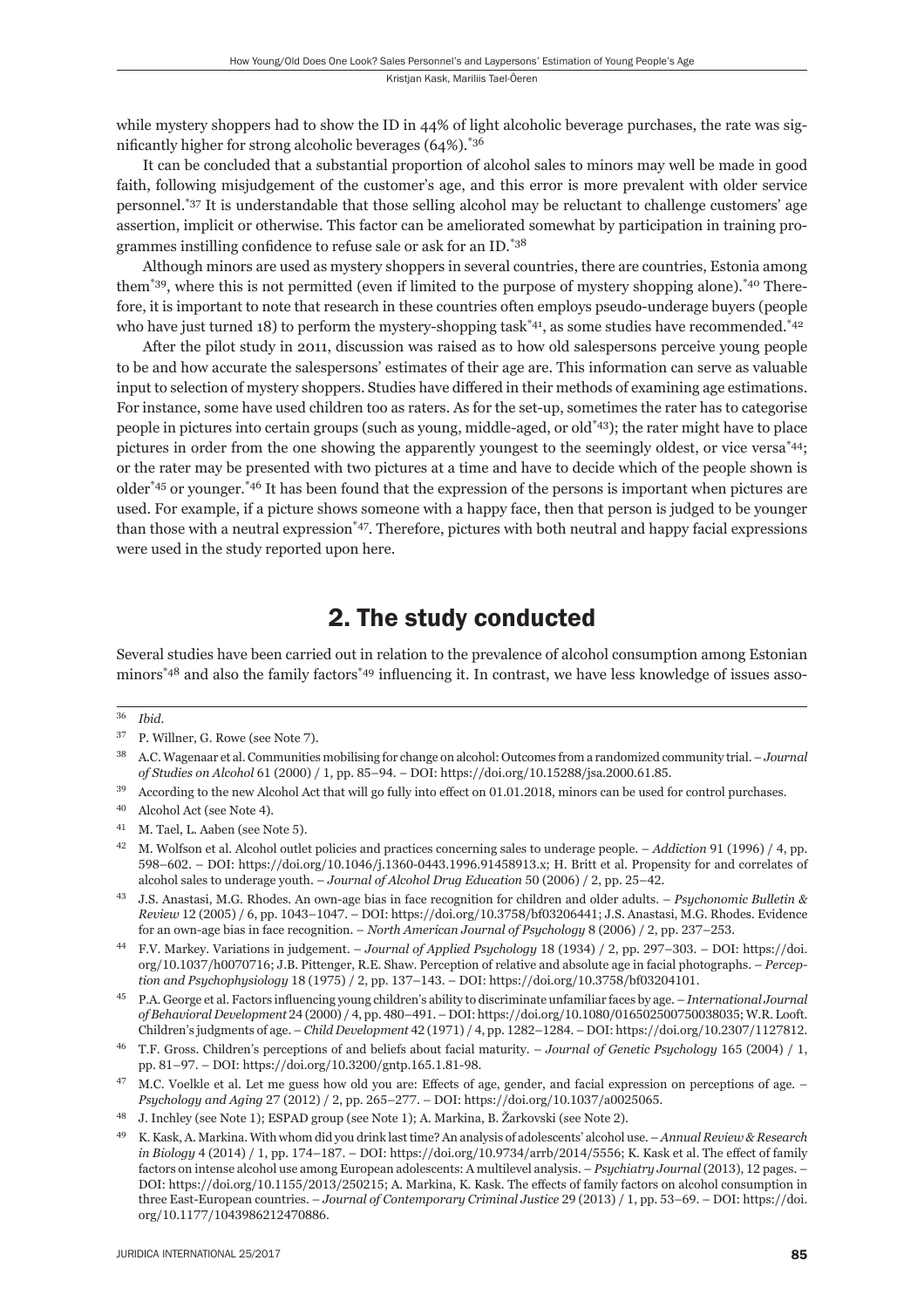ciated with age estimations in this field. Hence, a study was undertaken to examine how accurate salespersons in Estonia are in estimating the age of young people and, in addition, to assess whether the sales personnel are better at making accurate age judgements than are laypersons (i.e., people not working in shops that sell food and alcohol).\*50

### 2.1. The method

#### 2.1.1. Participants

Forty people participated in the experiment on age estimation. Half of the participants were salespersons (18 females, 2 males, with the mean age  $M = 32.2$ ;  $SD = 12.5$ ; range 19 to 64), and the other half were Open University laypersons (11 females, 9 males, with the mean age  $M = 31.7$ ;  $SD = 6.6$ ; range 19 to 40) who had no experience of work involving alcohol sales. At the time of the study, all of the salespersons had a valid work contract as shop clerks or waiters/waitresses in bars or cafés, with 14 of them being 35 or younger and 6 above age 35. The salesperson group covered a wide range of ages for purposes of measuring whether the age of a salesperson could be expected to affect his or her estimation of the age of people in pictures, since it has been found that age estimations are more accurate when there is a small difference in age between the rater and the person whose age is being estimated.\*51

#### 2.1.2. Procedure

The salespersons were to judge pictures presented one at a time on a laptop screen in their places of work, either during a lunch break or after the end of their shift. The aim of the experiment as presented to them was to estimate how accurate they would be in assessing the age of the people shown on the basis of looks; however, they were not told the purpose of the study. The laypersons, in contrast, were shown the pictures while gathered as a group, and the images were displayed on the wall as MS PowerPoint slides with a data projector. They wrote down their estimates with pencil and paper (as did the salespersons group). The rating procedure took 15 to 25 minutes.

The salespersons and the laypersons were shown pictures of faces one after another, and each participant had to decide for each of the pictures how old the person shown was. There were 64 pictures, in total, of 16 males and 16 females, with each person being shown in two pictures: once with a neutral expression and once with a 'happy face'.

#### 2.1.3. The people in the pictures

The 32 people in the images (as mentioned above, balanced between males and females) were between the ages of 17 and 29. For the study, they were divided into two groups, of equal size, by age: 1) the younger group, composed of 17–19-year-olds, and 2) the older group, of 19–29-year-olds. The former group was further divided into three smaller groups: 1) 17-year-olds (3 persons), 2) 18-year-olds (7 persons), and 3) 19-year-olds (6 persons).\*52

#### 2.2. Results

In the first stage of analysis, correctness in estimation of the ages that matched the faces (for the full set of 64 images) was examined via two-way analysis of variance (ANOVA).\*53 The salespersons were more correct in their estimates of the ages of the people pictured, overall. The following figures emerged for correctly

<sup>&</sup>lt;sup>50</sup> The research reported upon here was supported in part by the Government Office of the Republic of Estonia and the country's Ministry of Social Affairs via European Union Social Fund support to the National Institute for Health Development (L1223).

<sup>&</sup>lt;sup>51</sup> M.C. Voelkle et al. (see Note 47).

 $52$  Because this study was part of a mystery-shopping research project, an additional aim was to select the youngest-looking people in the group of eight 17–19-year-olds. The second group (the 19–29-year-olds) was added to the photograph sample to increase the variation in the material presented, and this group included one 19-year-old person whose picture was included because he was not interested in participating in the mystery shopping.

<sup>&</sup>lt;sup>53</sup> The analysis of variance is a statistical method to analyse differences between groups.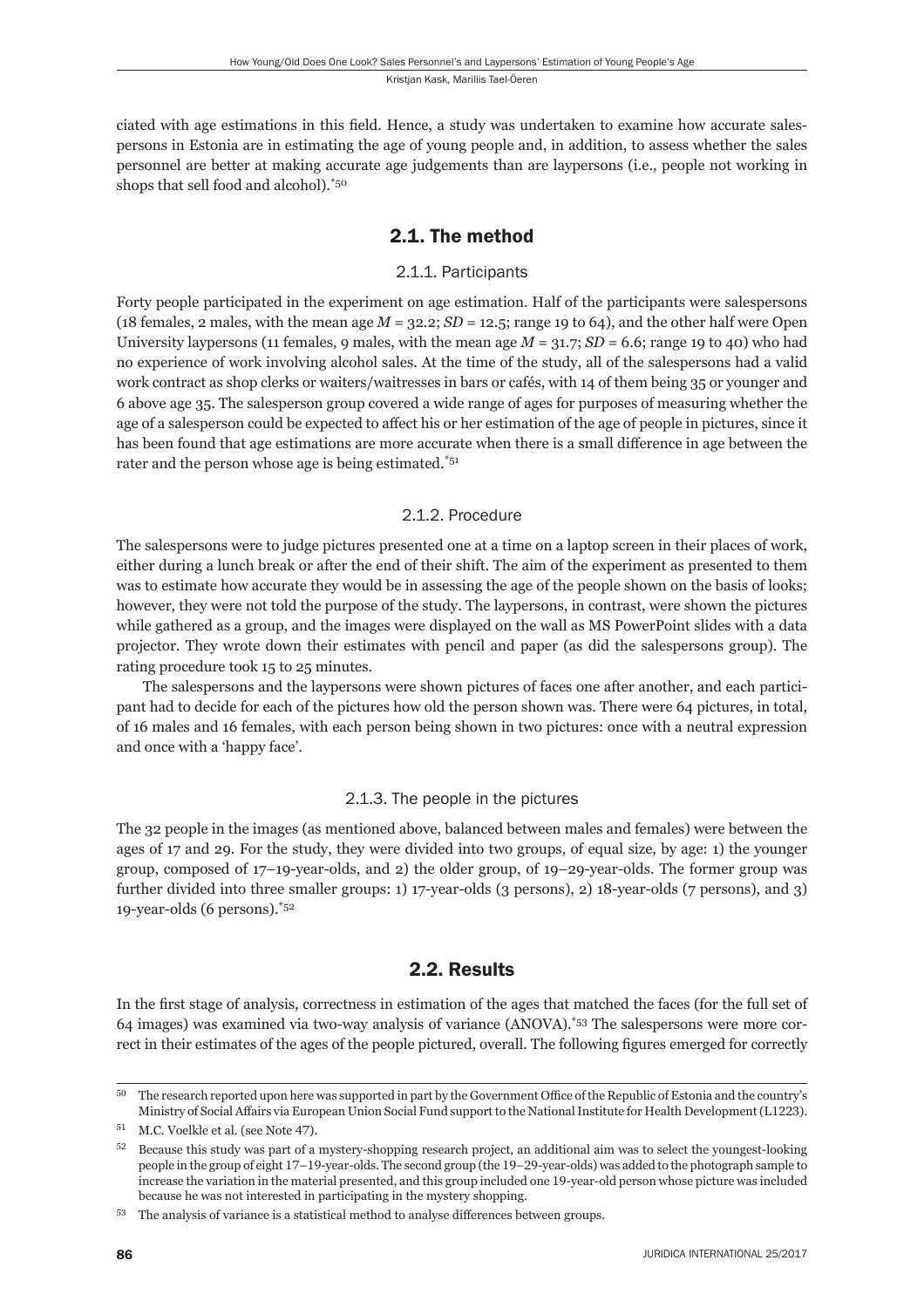evaluated faces: among salespersons,  $M = 7.05$ ,  $SD = 2.72$ ; among laypersons,  $M = 4.50$ ,  $SD = 2.37$ , where  $F(1,39) = 9.97, p = .003,$  and  $p^2 = .21$ ). When the neutral and happy faces were considered separately, the salespersons were found to be better at estimating age from the neutral faces than the laypersons were (*M* = 3.30, *SD* = 1.53 and *M* = 2.10, *SD* = 1.59, respectively, with *F*(1,39) = 5.95, *p* = .02, and η² = .135). Similar effects were seen for the happy faces; the salespersons' age estimates were more correct than the laypersons' (*M* = 3.75, *S*D = 2.22 and *M* = 2.40, *SD* = 1.27, respectively, with *F*(1,39) = 5.56, *p* = .024, and η² = .128).

Next, comparison was conducted to determine whether the estimates for the happy faces were more correct than those for the neutral faces. For the salespersons, there were no statistically significant effects present (neutral expressions:  $M = 3.30$ ,  $SD = 1.53$ ; happy ones:  $M = 3.75$ ,  $SD = 2.22$ ), and the same was true for the group of laypersons – no statistically significant effects were found (neutral faces:  $M = 2.10$ ,  $SD =$ 1.59; happy faces:  $M = 2.40$ ,  $SD = 1.27$ .

For further analysis, the faces were divided into the two equal-sized groups mentioned above, faces of younger people (ages 17 to 19,  $n = 16$ ) and those of older people (ages 19 to 29,  $n = 16$ ). When age estimations were compared between the salespersons and the laypersons, the latter's age estimates were found to be higher than the salespersons' for the younger people's faces (laypersons:  $M = 23.16$ ,  $SD = 2.11$ ; salespersons:  $M = 21.46$ ,  $SD = 2.78$ , with  $F(1,79) = 9.44$ ,  $p = .003$ , and  $\eta^2 = .21$ ) and also for the older people's faces (laypersons: *M* = 26.96, *SD* = 1.62; salespersons: *M* = 24.89, *SD* = 2.53, with *F*(1,79) = 18.85, *p* = .001, and  $\eta^2 = .20$ ).

Significant differences were present for the neutral-expression faces of younger people (salespersons:  $M = 20.17$ ,  $SD = 2.22$ ; laypersons:  $M = 21.75$ ,  $SD = 1.51$ ), with  $F(1,39) = 6.95$ ,  $p = .012$ , and  $\eta^2 = .155$ ; for the younger people's happy faces (salespersons:  $M = 22.94$ ,  $SD = 2.82$ ; laypersons:  $M = 24.78$ ,  $SD = 1.67$ ), with  $F(1,39) = 6.28$ ,  $p = .017$ , and  $p^2 = .142$ ; for the neutral-looking faces of older people (salespersons: *M* = 24.33, *SD* = 2.32; laypersons: *M* = 26.38, *SD* = 1.69), with *F*(1,39) = 10.24, *p* = .003, and η² = .212; and for the older people's happy faces (salespersons:  $M = 24.84$ ,  $SD = 2.69$ ; laypersons:  $M = 26.85$ ,  $SD = 1.49$ ), with  $F(1,39) = 8.54$ ,  $p = .006$ , and  $n^2 = .184$ .

When the faces of younger people (aged 17 to 19) were examined more closely (see Table 1), the age of 17-year-olds with neutral expressions was overestimated more by the laypersons than by the salespersons:  $F(1,39) = 9.15$ ,  $p = .004$ ,  $p^2 = .194$ . However, no significant differences were evident for the pictures of happy faces of 17-year-olds. The age associated with 18-year-olds' neutral faces was overestimated more by the laypersons than by the salespersons:  $F(1,39) = 6.58$ ,  $p = .014$ ,  $n^2 = .148$ . This effect was seen also for happy faces of 18-year-olds, with  $F(1,39) = 5.29$ ,  $p = 0.027$ , and  $\eta^2 = 0.122$ . Finally, the age of 19-year-olds shown with neutral expressions in the images was not overestimated more by the laypersons than by the salespersons, while the age of happy-looking 19-year-olds, by facial judgement, was overestimated more by lay persons than by sales persons:  $F(1,39) = 5.44$ ,  $p = .025$ ,  $n^2 = .125$ .

|     | <b>MSc</b> | <b>Salespersons</b> | Laypersons |  |
|-----|------------|---------------------|------------|--|
| Age |            | M(SD)               | M(SD)      |  |
| 17  | neutral    | 3.38(2.85)          | 6.13(2.90) |  |
|     | happy      | 3.83(3.75)          | 5.68(2.67) |  |
| 18  | neutral    | 2.84(2.42)          | 4.47(1.49) |  |
|     | happy      | 3.42(2.80)          | 5.12(1.76) |  |
| 19  | neutral    | 0.49(1.98)          | 1.37(1.54) |  |
|     | happy      | 0.87(2.75)          | 2.76(2.22) |  |

**Table 1: The estimation diff erences between neutral and happy faces of 17-to-19-year-olds**

Note: '*M*' denotes the mean and '*SD*' the standard deviation.

Next, the differences for pictures of only younger people's faces between salespersons and laypersons were examined with *t*-tests for paired samples<sup>\*54</sup> (see Table 1). For the salesperson group, the following results emerged. The age connected with images of 17-year-olds with a neutral expression was overestimated more than that for 19-year-olds with neutral expressions:  $t(19) = 8.24$ ,  $p = .001$ . Similar effects were present for

<sup>&</sup>lt;sup>54</sup> The *t*-test for paired samples is a statistical method for comparing the means of two related groups so as to examine whether the means differ statistically significantly.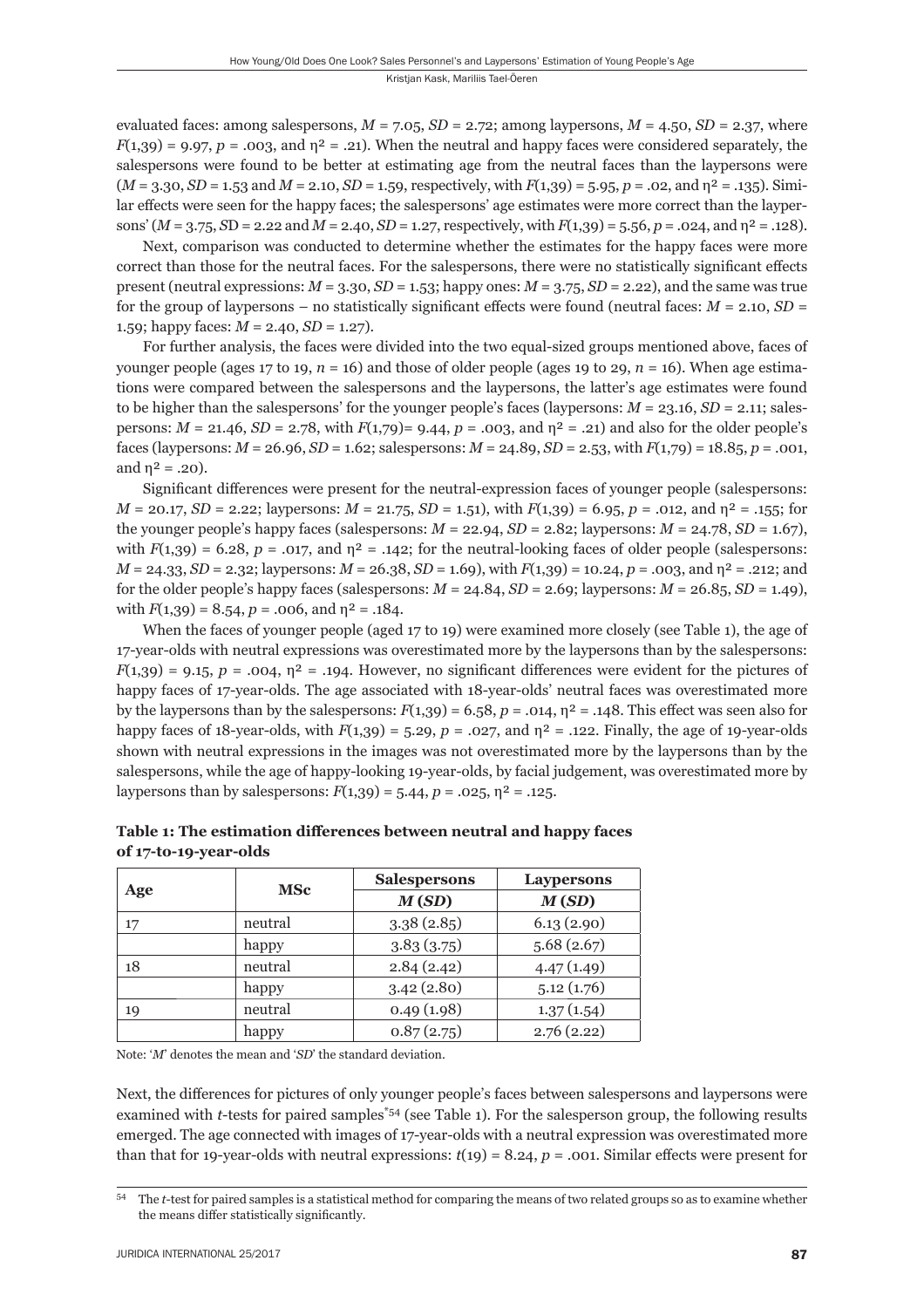happy faces: *t*(19) = 6.25, *p* = .001. The age of 18-year-olds with a neutral expression too was overestimated more than that of 19-year-olds with a neutral expression:  $t(19) = 6.72$ ,  $p = .001$ . There were similar effects for happy faces:  $t(19) = 8.33$ ,  $p = .001$ . However, the age estimates for 17-year-olds' faces did not show a difference from the estimates for 18-year-olds' (either neutral or happy).

For the laypersons, the following results emerged. Age was overestimated more for faces of 17-yearolds with neutral expressions than for those of 19-year-olds with neutral expressions: *t*(19) = 7.86, *p* = .001. Similar effects were present for happy faces:  $t(19) = 4.43$ ,  $p = .001$ . The age for 18-year-olds with neutral expressions too was overestimated more than that of 19-year-olds with neutral expressions  $- t(19) = 11.38$ ,  $p = .001$  – and also happy ones:  $t(19) = 6.11$ ,  $p = .001$ . However, in comparison of age judgements between faces of 17-year-olds and faces of 18-year-olds, significant differences then emerged for images with neutral expressions  $(t(19) = 2.83, p = .01)$  but not for happy faces.

The difference between the age estimates given by participants and the real ages (i.e., estimate minus real age) for the faces shown was examined with paired-sample *t*-testing (see Table 2). The neutral faces were estimated to be older by the laypersons  $(M = 1.39, SD = 3.14)$  to a greater extent than by the salespersons  $(M = .83, SD = 3.11)$ , at  $t(31) = -6.54$ ,  $p = .001$ . Similar results emerged for the happy faces (laypersons:  $M = 3.29, SD = 3.47$ ; salespersons:  $M = 2.66, SD = 3.59$ ), with  $t(31) = -6.14$  and  $p = .001$ . When withingroup age-estimation differences among salespersons were examined, the age for the happy faces was overestimated by more than that for those faces with neutral expressions:  $t(31) = -2.13$ ,  $p = .041$ . Similar effects were seen for the laypersons:  $t(31) = -2.10, p = .044$ .

|              | <b>Expression</b> | Younger    | Older         |  |
|--------------|-------------------|------------|---------------|--|
| Group        |                   | M(SD)      | M(SD)         |  |
| Salespersons | neutral           | 2.00(2.63) | $-0.34(3.19)$ |  |
| Laypersons   | neutral           | 3.59(3.93) | 1.73(3.05)    |  |
| Salespersons | happy             | 2.61(2.56) | 0.18(3.26)    |  |
| Laypersons   | happy             | 4.38(3.84) | 2.21(2.77)    |  |

Table 2: The estimation differences for younger and older people's **neutral and happy faces**

Note: '*M*' denotes the mean and '*SD*' the standard deviation.

The faces of younger people (i.e., those ages 17 to 19) with neutral expressions were subject to greater age overestimation by salespersons than the faces of older people (ages 19 to 29), with  $F(1,31) = 5.17$ ,  $p = .03$ , and  $\eta^2 = .147$  (see Table 2). Similar effects were visible for the happy faces, with  $F(1,31) = 5.50$ ,  $p = .026$ , and  $\eta^2$  = .155. Among the laypersons, there were no effects with regard to the faces of younger vs. older people, for either neutral or happy expressions.

When the gender associated with the face (male or female; see Table 3) was examined, significant effects emerged only for the laypersons with regard to happy faces:  $F(1,31) = 5.08$ ,  $p = .032$ ,  $p^2 = .145$ . Namely, the age was estimated to be higher for the females' faces (*M* = 26.32, *SD* = 3.67) than for the males' (*M* = 23.13, *SD* = 4.32).

| <b>Group and</b>         | Rater's<br>gender | Younger people's faces | Older people's faces | <b>Total</b> |
|--------------------------|-------------------|------------------------|----------------------|--------------|
| expression               |                   | M(SD)                  | M(SD)                | M(SD)        |
| Salespersons,<br>neutral | male              | 18.87(1.47)            | 24.71(3.99)          | 21.79(4.19)  |
|                          | female            | 21.53(2.38)            | 23.98(3.45)          | 22.75(3.13)  |
| Laypersons,<br>neutral   | male              | 19.46 (2.50)           | 26.04(4.45)          | 22.75(4.86)  |
|                          | female            | 24.10(3.09)            | 26.79(4.07)          | 25.44(3.75)  |
| Salespersons,<br>happy   | male              | 19.55(1.50)            | 24.99(4.43)          | 22.27(4.25)  |
|                          | female            | 22.04(2.37)            | 24.74(2.55)          | 23.39(2.76)  |
| Laypersons,<br>happy     | male              | 20.33(2.08)            | 25.94 (4.20)         | 23.13(4.31)  |
|                          | female            | 24.80(3.63)            | 27.85(3.23)          | 26.32(3.67)  |

**Table 3: Details of the age estimations for younger and older people's faces, by gender**

Note: '*M*' denotes the mean and '*SD*' the standard deviation.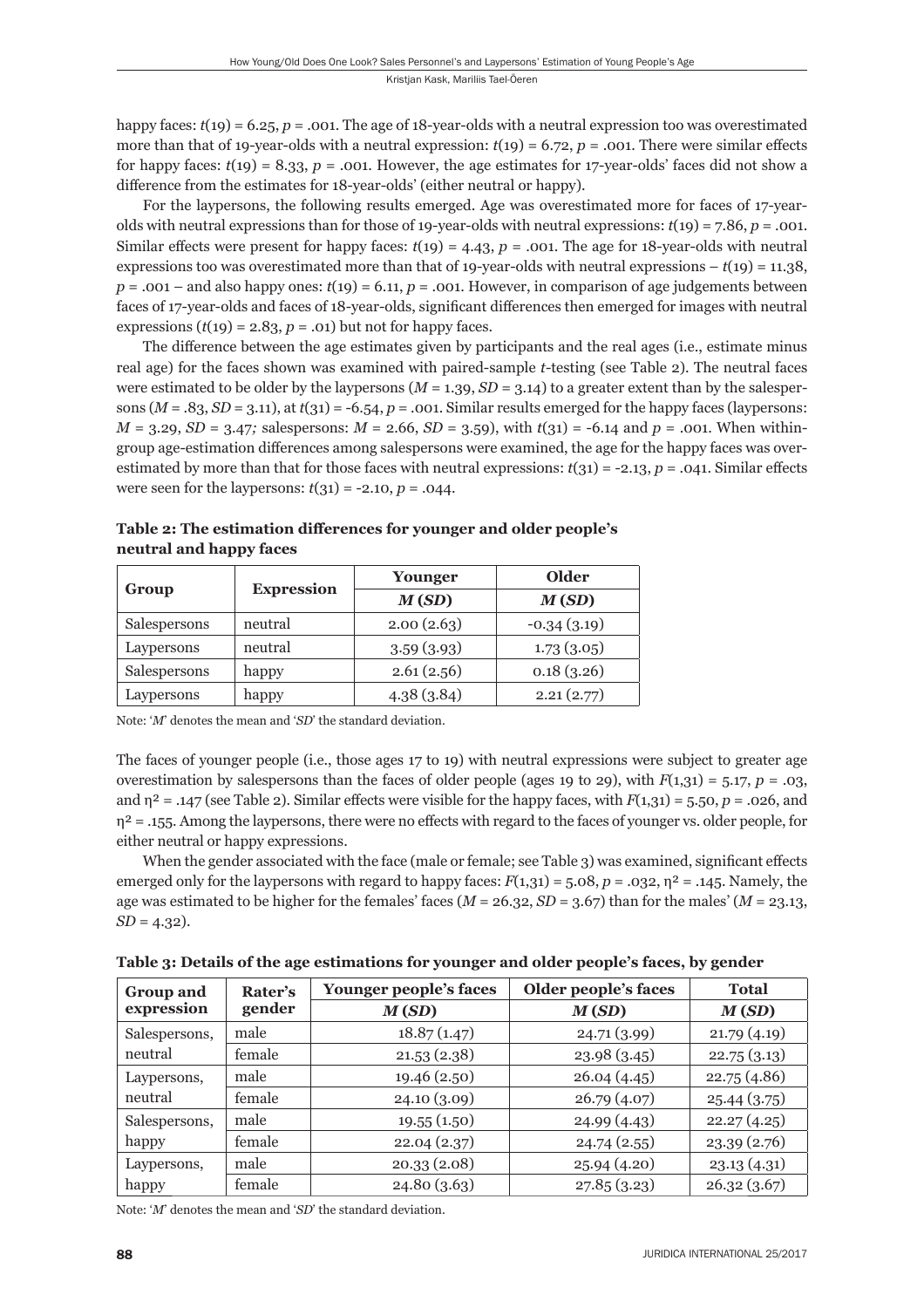When the younger and older people's faces were considered separately, several differences emerged. For the faces of younger people (aged 17 to 19), the females were estimated to be older than the males by the salespersons. This was true for the neutral expressions, with  $F(1,15) = 7.23$ ,  $p = .018$ , and  $\eta^2 = .341$ , and also for the happy ones, with  $F(1,1,5) = 6.28$ ,  $p = .025$ , and  $n^2 = .310$ . Similarly, laypersons estimated the females whose faces were presented to be older than the males for both the faces with neutral expressions, with  $F(1,1,5)$  = 10.89, *p* = .005, and η² = .438, and the happy faces, with *F*(1,15) = 9.16, *p* = .009, and η² = .395. In contrast, there were no differences present for the faces of older people (aged 19 to 29).

## 3. Discussion

The aim for the study was to examine the accuracy of age estimations from faces of young people, especially with regard to differences between sales staff and laypersons. We can now discuss the results in light of previous research.

The results demonstrate that, in general, the salespersons were more accurate in estimating the age from pictures of faces of 32 people aged 17–29 than were laypersons. For both younger and older people's faces, the laypersons estimated the person shown to be older than the salespersons did, which is consistent with the results of some previous research.\*55 When the faces were divided into two groups – those of younger and somewhat older people – the laypersons, when compared to salespersons, tended to overestimate the age irrespective of the facial expression. There were larger differences in both groups' age estimates between images of 17- and 19- or 18- and 19-year-olds but not between 17- and 18-year-olds. This indicates that it is difficult to perform accurate age estimation for younger people by using facial cues alone.

Previous research has pointed out that when a person in a picture has a happy look, the person is judged to be younger in comparison to those with a neutral expression.<sup>\*56</sup> When the faces in the research reported upon here were divided into two categories by facial expression – neutral and happy – the salespersons were more accurate in estimating the ages than the laypersons were. However, the estimates for happy faces in general were not more accurate than those for neutral faces. The ages of younger people (i.e., people aged 17 to 19) were overestimated more by the salespersons than those of the older people pictured (who were 19 to 29), for neutral and happy expressions both, but the same was not true among the laypersons.

Overall, there were no great differences by gender for the images of young people, although salespersons and laypersons both estimated the 17–19-year-old females (with neutral and happy expressions alike) to be older than males of the same age, a finding that supports some previous results.<sup>\*57</sup> A similar effect was not found for faces of the older individuals (of ages 19–29). Salespersons perceiving girls as older can lead to increased availability of alcohol to them, which can, in turn, encourage alcohol consumption among girls.

## 4. Limitations and avenues for further study

Several limitations of the study can be pointed out. Firstly, the categories of the faces were not evenly balanced – for example, in that only three persons were 17-year-olds. This may have had an effect on the results, and in future research of this nature, the groups of faces should contain similar numbers of images across age categories. As only pictures of a person's head were shown to the participants, then in real life other factors have an influence on the recognition of a person's age (e.g., voice, height, and posture). Another factor that may have had an effect on the results is that the salespersons were shown the photos of the faces in a one-on-one setting, with the images displayed on a laptop screen, while the laypersons were tested together, in a group, with the faces presented on the wall via MS Power Point. Although the participants were seated

<sup>&</sup>lt;sup>55</sup> J. Vestlund et al. (see Note 8).

M.C. Voelkle et al. (see Note 47).

<sup>&</sup>lt;sup>57</sup> P. Willner et al. (see Note 7).